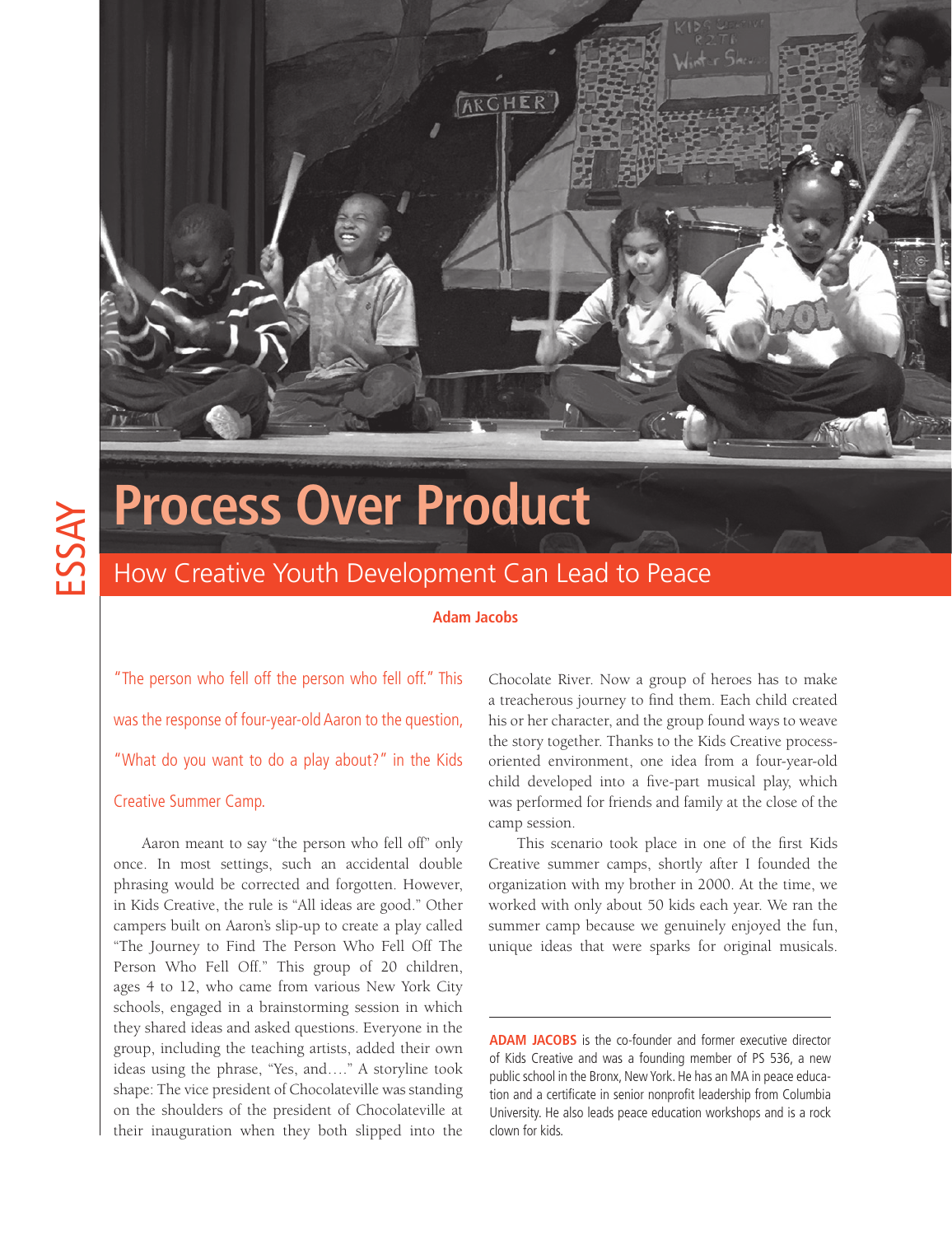Now, 19 years later, Kids Creative is a New York City nonprofit that runs afterschool and summer programs with over 1,000 youth each year. Our programs still use this creativity-oriented process to produce original musicals, works of art, videos, dances, and more.

In 2008, when Kids Creative received our first 21st Century Community Learning Centers grant funding, we were able to include more youth and add homework help, STEM, and sports to our arts offerings. Throughout this expansion, we have maintained our process-oriented educational structures. Whether they are creating a musical play or a Lego robot, playing chess or learning a martial art, all participants have a voice as contributors and collaborators.

At Kids Creative, the arts, science, and sports are vehicles for individual and community growth. We see ourselves as a creative youth development (CYD) program engaged in peace education. Our vision is that

"a better, more peaceful future is achievable by teaching youth the creative, critical thinking, and social skills necessary to make peace within themselves and in society." Our process-oriented approach to creativity builds what Elise Boulding (2000) calls a "peace culture." She writes, "Peace cultures thrive on and are nourished by visions of how things might be, in a world where sharing

and caring are part of the accepted lifeways for everyone" (p. 29).

To build peace, people must be able "to imagine something different and better than what currently exists" (Boulding, 2018, p. 29). That's exactly what the young people in Kids Creative are doing when they dream up a place like Chocolateville—they are envisioning an entirely new world where they are integral parts of both the process and the outcome. In traditional education settings, children are seen as vessels to be filled with knowledge (Freire, 2018). A process-focused orientation considers all participants as equal contributors in building a new and more peaceable world here and now. In this world, what some may see as a mistake on the part of one of the youngest members of the group is actually the catalyst for a creative group project. In this world, when individuals see that their ideas are listened to and respected, everyone is motivated to create, support one another, and overcome obstacles that may otherwise undermine the product.

What Is Creative Youth Development?

According to the Creative Youth Development National Partnership (n.d.a), "CYD is a recent term for a longstanding theory of practice that integrates creative skill-building, inquiry, and expression with positive youth development principles." Many people equate creativity with the arts and creative output with artistic products, like plays, music, and visual art. However, creativity is not simply the development of final products. Rather, it is the journey of learning, trying, thinking, failing, and succeeding. A common thread among CYD programs is that we are process-oriented.

The CYD National Partnership is building a community of practitioners, program partners, and funders who advocate for and support the use of the imagination in nontraditional learning environments. As Kids Creative has been combining arts education, youth development, and peace education for almost 20 years,

> we have in essence been doing CYD without calling it that. I am relieved to have a name for our work and a community across the country to define, develop, amplify, and fund programs that use creativity. The CYD National Partnership's core values of "racial equity and social justice, youth voice, and collective action" (n.d.b) are particularly rooted in peace education.

> > Augusto Boal, founder of

Theatre of the Oppressed (TO), saw his revolutionary project as a way "to reinvent the past and to invent the future"(1998, p. 7). Boal developed TO as an immersive storytelling process that enables participants to understand and reshape narratives around power, class, and race, while focusing on human rights. He even used TO as "legislative theatre" to help make laws when he was elected a member of parliament for Rio de Janeiro in 1993 (Boal, 1998). Although the stakes in CYD programs are not as high as they are in national legislation, CYD can be a training ground for future activism. In a safe environment, youth can use the process of creation to understand the past and work collectively to design a better future, valuing the process of sharing ideas as much as the products created.

All out-of-school (OST) programs have the potential to be process-oriented, and many already are. Because the academic requirements after school are not as stringent as during the school day, the curriculum can be more flexible. For some OST programs, doing CYD may

A process-focused orientation considers all participants as equal contributors in building a new and more peaceable world here and now.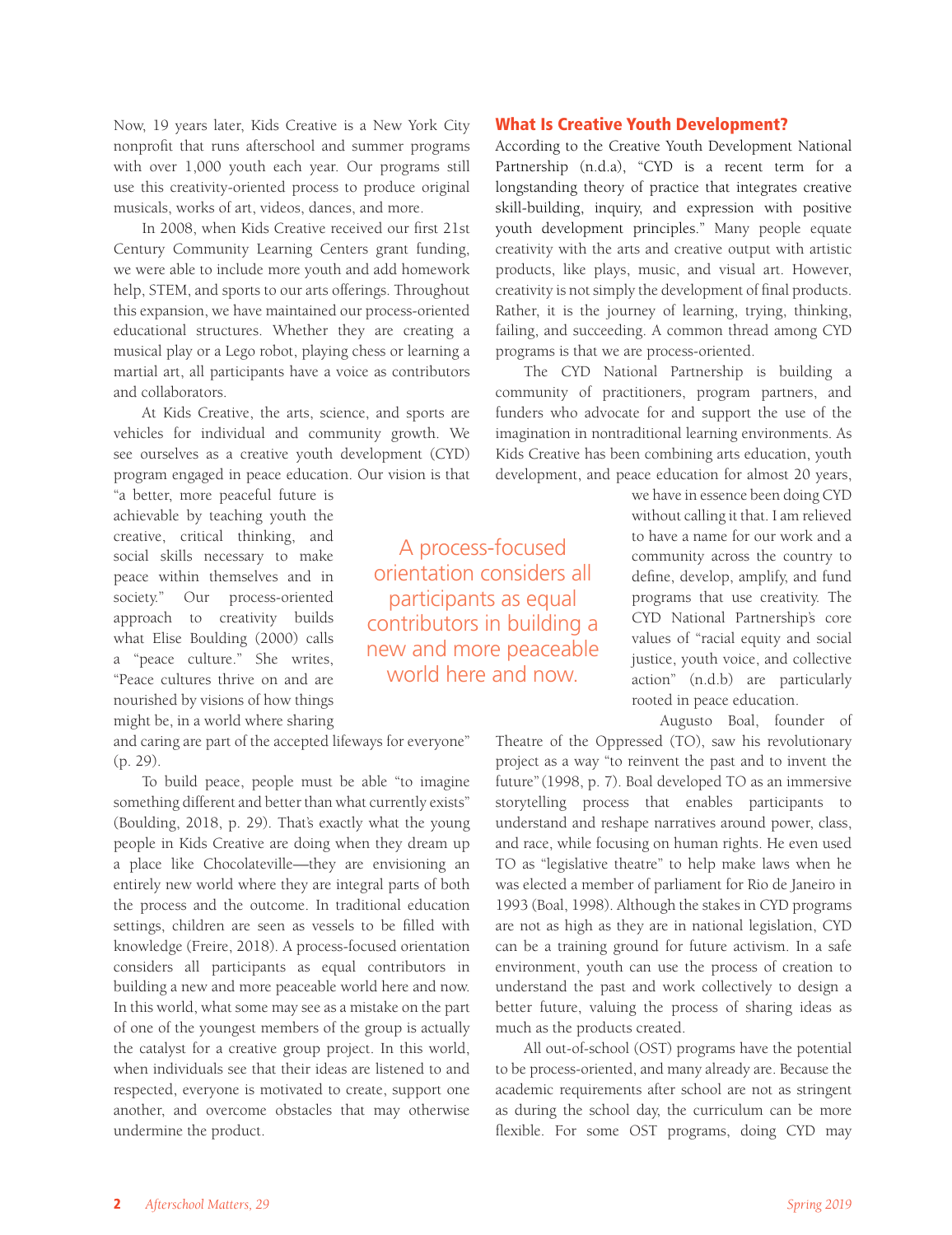require only small shifts in training, philosophy, and curriculum—not a major overhaul of programmatic structures that often are already process-oriented. Doing CYD in an OST program, whether the focus is arts, science, or any other discipline that requires both creativity and critical thinking, simply means taking time for individual growth and community development all of which, I argue, is a way of building peace.

#### Creativity, Process Orientation, and Peace

Like the creative process, building

peace is a journey, not an end goal. As the world shows us daily, peace is not a guarantee, and violence often rears its ugly head. The process of building peace requires creativity, ingenuity, patience, and perseverance. Peace educators commonly frame our work in the domains of *positive* and *negative peace*. This distinction has existed in both theory and practice for a long time (Bajaj, 2008). Martin Luther King, Jr., speaks of these domains in *Letter from a Birmingham Jail* (1963), calling for a "positive peace which is the presence of justice," as opposed to negative peace, which is simply "the absence of tension." Merely removing physical violence is not enough. In order to change society, people must pursue justice for all human beings (King, 1963).

To bring the distinction between negative and positive peace to life in our OST program, Kids Creative's former program director Suzu Ledoux reframed them as *reactive* and *proactive peace*. Reactive (or negative) peace involves reacting to existing violence: stopping a physical fight, for example, or intervening in a verbal altercation. Reactive peace can be seen as a product: You stop the fight, surface-level tensions are dissipated, and a type of peace is achieved. By contrast, proactive (or positive) peace, which is the goal of Kids Creative programs, means creating a space where violence doesn't have to happen. Proactive peace is a process. In fact, the process of pursuing justice is actually peace itself. If we are all focused on a unified goal, we have to learn collective, positive ways of engaging and collaborating. We have to listen to one another, and we have to remove obstacles from our path before they disrupt the peace of the community.

As peace educators, we must believe in our own agency as changemakers. Cesar Augusto Rossatto refers

Doing CYD in an OST program, whether the focus is arts, science, or any other discipline that requires both creativity and critical thinking, simply means taking time for individual growth and community development all of which, I argue, is a way of building peace.

to "transformative optimism," in which people see themselves as "necessary and viable participants in the collective process" of resisting structural violence (quoted in Bajaj, 2008). Transformative optimism enables us to believe that Kids Creative and other processoriented OST programs can have an impact in the world. Paolo Freire, whose seminal work *Pedagogy of the Oppressed* (2018) guides many peace education practices, argues that the oppressed must be able to "perceive the reality of oppression not as a closed world from which there is no exit, but as a limiting

situation which they can transform" (p. 49). We believe that our youth, many of whom come from oppressed communities, must have the same perception—that they can change their world. I can think of at least three ways process-oriented CYD programs can help build a peaceable future where youth have the opportunity to thrive.

#### 1. Give Youth Voice

In many traditional education systems, youth are not treated as valuable and engaged participants. They have no voice in, for example, creating programs in their schools. In this system, which Freire (2018) calls "banking education," educators resist dialogue and treat students as "objects of assistance" (p. 83). They are often concerned with a power dynamic, thinking that giving kids choice means losing control. By contrast, the experience of Kids Creative is that allowing participants to choose how to participate means that they are engaged and therefore feel driven to agree to and abide by program guidelines. Freire calls this approach "problem-posing education," where people are "authentic" because they are "engaged in inquiry and creative transformation" (p. 84). A wellthought-out process-oriented program, where youth have input and responsibility for setting and maintaining the program structure, actually can be safer for youth and staff because of a clear focus on engaging with and managing conflicts. By their very nature, hierarchical, product-oriented settings cannot give young people meaningful choices. They often require teaching staff to spend more time enforcing rules than engaging with the youth and the content.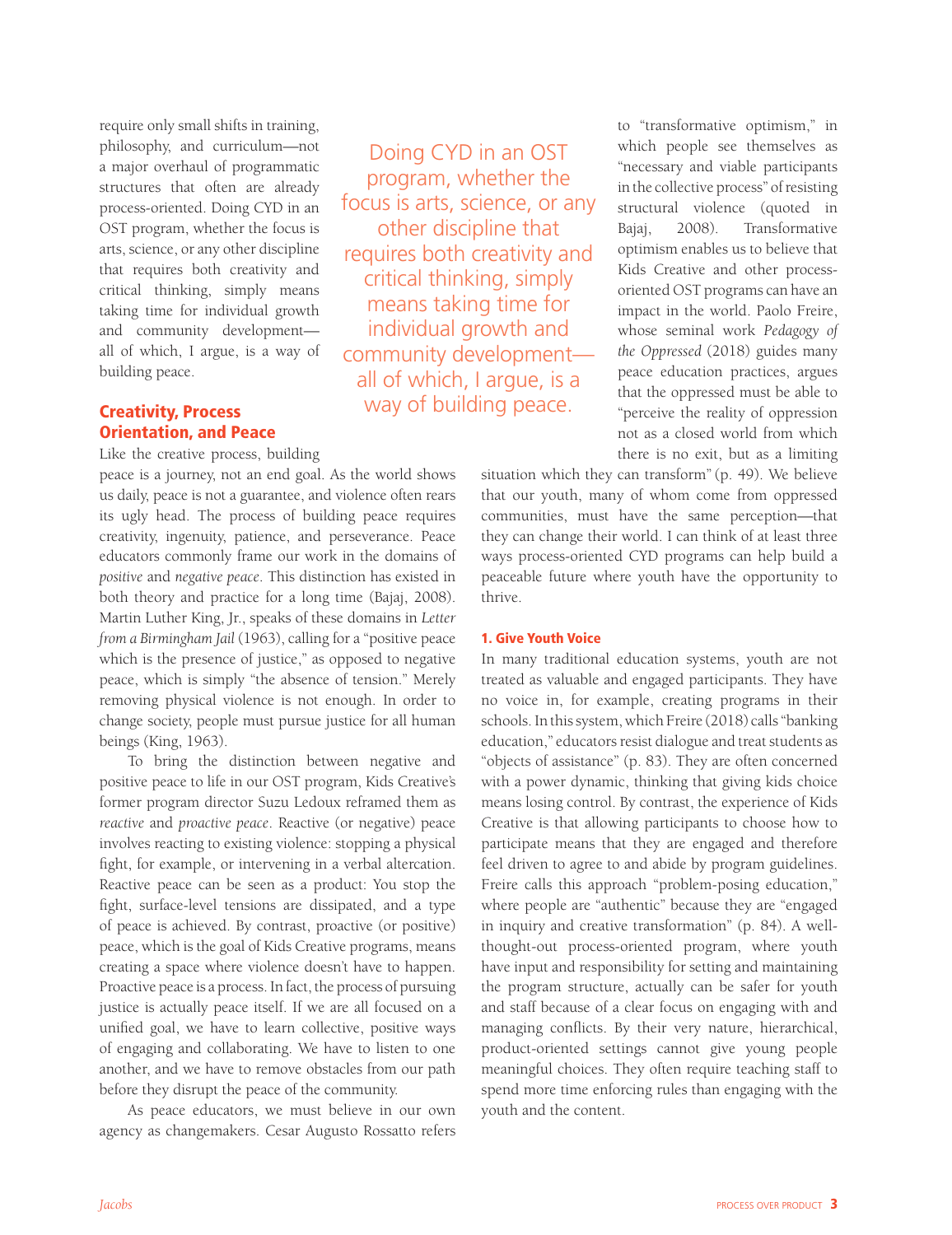#### 2. Address Community Issues

OST programs in the U.S. exist in a highly unequal society. Often the areas with the greatest need for OST programs are high-poverty communities of color. The systems of oppression that create poverty and segregation are top-down, rules-heavy communities without much engagement from participants. These structures are replicated when underfunded OST programs brought in from the outside do not concern themselves with making positive, locally driven change. Though process-oriented CYD programs cannot solve all community woes, they do engage youth in the critical thinking and creativity skills that, as Boal (1998) says, allow them to "invent the future" (p. 7).

Process-oriented CYD programming relies heavily on individual relationships. Those relationships, in turn, can result in social change. The ability to make change and to build peace depends on being fully engaged in a collaborative process. In her book *Emergent Strategy: Shaping Change, Changing Worlds,* adrienne maree brown (2017) emphasizes the roles of process and relationships in change-driven work. She suggests that change-makers must "be like water" (p. 42), with enough malleability to adjust to specific situations. Another principle is "Move at the speed of trust. Focus on critical connections more than critical mass" (p. 42). Building relationships takes time, but the result is a stronger community that is driven to ensure that its collaborative product succeeds.

#### Creating Space for Creativity and Peace

Creativity is a key 21st century skill, but it does not live in a void. It needs structure, particularly when it is part of youth development. The innovative rock musician Frank Zappa said:

The most important thing in art is The Frame. For painting: literally; for other arts: figuratively because, without this humble appliance, you can't know where The Art stops and The Real World begins. You have to put a "box" around it because otherwise, what is that…on the wall? (Zappa & Occhiogrosso, 1989, p. 140)

Kids Creative uses figurative frames in many ways. Goals and final products, for example, are important frames. We might say, "Group 1 is going to create a 15-minute musical play that we will perform in two weeks about whatever topic you decide as a group. Group 2 is going to put on a science fair in two weeks, with everyone developing their science projects in groups of four people each. After the two weeks, the groups will switch." The frame of a specific goal—and the expectation of being able to fulfill the goal—builds camaraderie and trust among participants. It also helps the larger community see that they can rely on this CYD program to build something that everyone can see and be proud of.

#### The Cornerstones of a Process-Oriented Program

Kids Creative frames our programs as peace education. Early on, we had to define how to make peace

#### 3. Build 21st Century Skills

Skills like conflict resolution and critical thinking are key to the creative process. When given the opportunity and guided with positive language, young people can use the same skills they need for an exciting creative brainstorming session to interact peacefully with others in the classroom, on the playground, or in their community. Participants are challenged to make connections between their imaginative stories and the world around them. As they grow older in Kids Creative and experience more sophisticated, nuanced stories,

they can also critically analyze situations they encounter in the world in order to devise unique solutions.

When given the opportunity and guided with positive language, young people can use the same skills they need for an exciting creative brainstorming session to interact peacefully with others in the classroom, on the playground, or in their community.

happen. The result is our Four Cornerstones, which guide how we engage with one another, giving us a structure for creative thinking and peace education.

#### 1. Be Safe, Don't Harm

A process-oriented CYD program aims to offer a space that is both physically and emotionally safe. Peace is visualized proactively, with the goal of building an equitable space for all. The entire program must be set up to identify potentially dangerous situations. Staff, participants, and families learn positive ways to engage with each

other and with their environment. All are trained in conflict resolution techniques with the goal of avoiding harm. We also teach positive techniques to engage with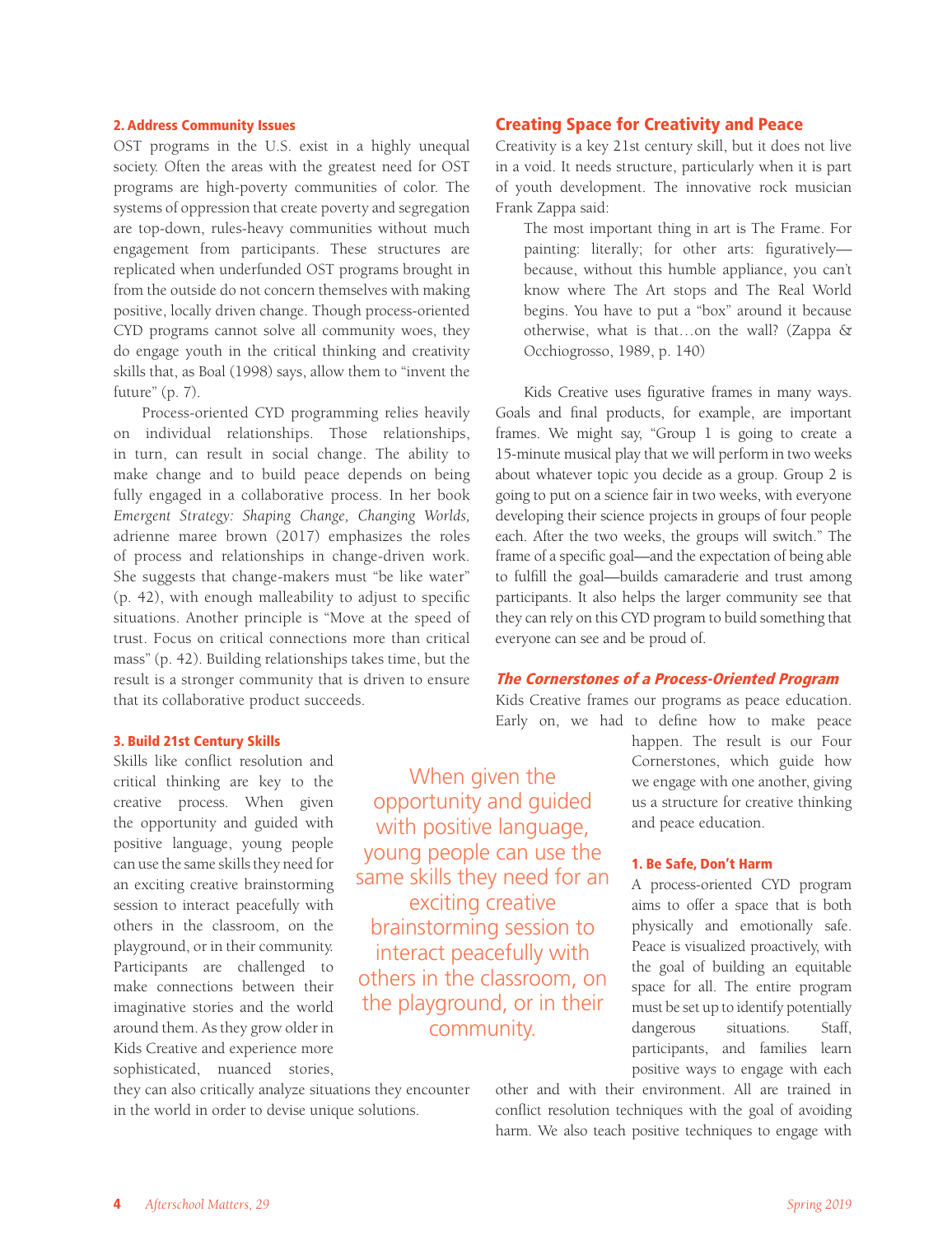anyone who feels negatively "othered" or bullied and to take seriously any harm that may be done. Process-driven CYD programs clearly communicate that each person is valued, both as an individual and as part of the community. They have action steps to make that goal a reality.

Physical safety is the top priority. Everyone must be trained to keep themselves and others safe, no matter the situation. Many unsafe conditions, such as those that may arise when OST programs share space with other organizations and schools, can be anticipated and managed. OST groups should have plans in place should a situation become unsafe. Program staff and participants should proactively identify potential physical dangers and set up boundaries in a positive way.

 "Safety first" refers not only to physical safety but also to emotional safety, with which it is linked. Children who feel emotionally unsafe may engage in physically unsafe behaviors. If they feel secure and supported, they are more likely to be self-aware and to support others in maintaining a safe space. Bullying, for example, can lead to

physical altercations. However, staff and participants can intervene before bullying gets that serious. Teenage author Aija Mayrock (2015), who has experienced being bullied herself, explains that unwanted, aggressive behavior that happens more than once involves multiple parties, not just the bully and the bullied. The "circle of bullying" includes those who assist, reinforce, observe, and try to stop the negative actions. To stop bullying, "no matter where a kid is in the circle of bullying, he or she needs support and guidance" (Mayrock, 2015, p. 17). Those who provide this support, such as teachers, must take care not to reinforce bullying through their words or actions.

At Kids Creative, we found early on that teasing was a challenge, even for adults, so we created the rule "No teasing or fake teasing." The simple interpretation is that the person who feels teased gets to define what teasing means at that moment. The other parties are responsible for listening, trying to understand why the teased person feels that way, and taking steps to keep it from happening again. That may mean apologizing, using different language everyone agrees to, or changing the game the group is playing.

These tools enable youth to engage in conflict management so that conflicts can lead to growth instead of violence. Approaching conflicts in a positive and proactive way helps reduce harm. For example, everyone at Kids

Creative is trained to use "I statements" and to explain their feelings without attacking. With these tools, staff and participants can identify unsafe behavior and actions early on, when they are easier to resolve or redirect. Safety is a foundation for building peace in the program.

#### 2. Support and Encourage

Part of helping each person feel safe in a creative space is showing support for all voices. Supportive strategies include active listening and asking questions to try to understand the other person's ideas, actions, and motives. A great strategy during brainstorming is saying "Yes, and…" to ideas rather than "No, but…." Through

training and practice, CYD program participants learn to respond to ideas without attacking. They explore and face the underlying causes when someone feels unsupported and discouraged. With these skills, the whole group can recognize and celebrate each person's contribution.

The skills of supporting and encouraging others, and the

benefits of feeling supported and encouraged, can last a lifetime. If youth are trained early on to recognize systemic and individual biases, they can learn ways to avoid perpetuating the harm done by historical oppressions that still plague us today. Unfortunately, racism, sexism, homophobia, and other biases are a reality, but celebrating and supporting what makes us unique and learning how to truly listen to each other can be beneficial to all parties. These benefits can follow youth into the professional world, where systemic and individual biases often result in the underrepresentation and mistreatment of women and people of color. Columbia University scholar Valerie Purdie Greenaway (2017) explains that there are many benefits for teams in professional settings that recognize and respect differences. Such teams are successful because a multiplicity of voices are present, and the teams have tools to engage meaningfully with all those voices. Although no one OST program can dismantle systems of racism and sexism, programs can teach young people to create supportive and encouraging environments where each person can experience worth both as an individual and as a contributing member of a community. Later, those participants will envision ways to recreate such spaces in their work and their communities.

The skills of supporting and encouraging others, and the benefits of feeling supported and encouraged, can last a lifetime.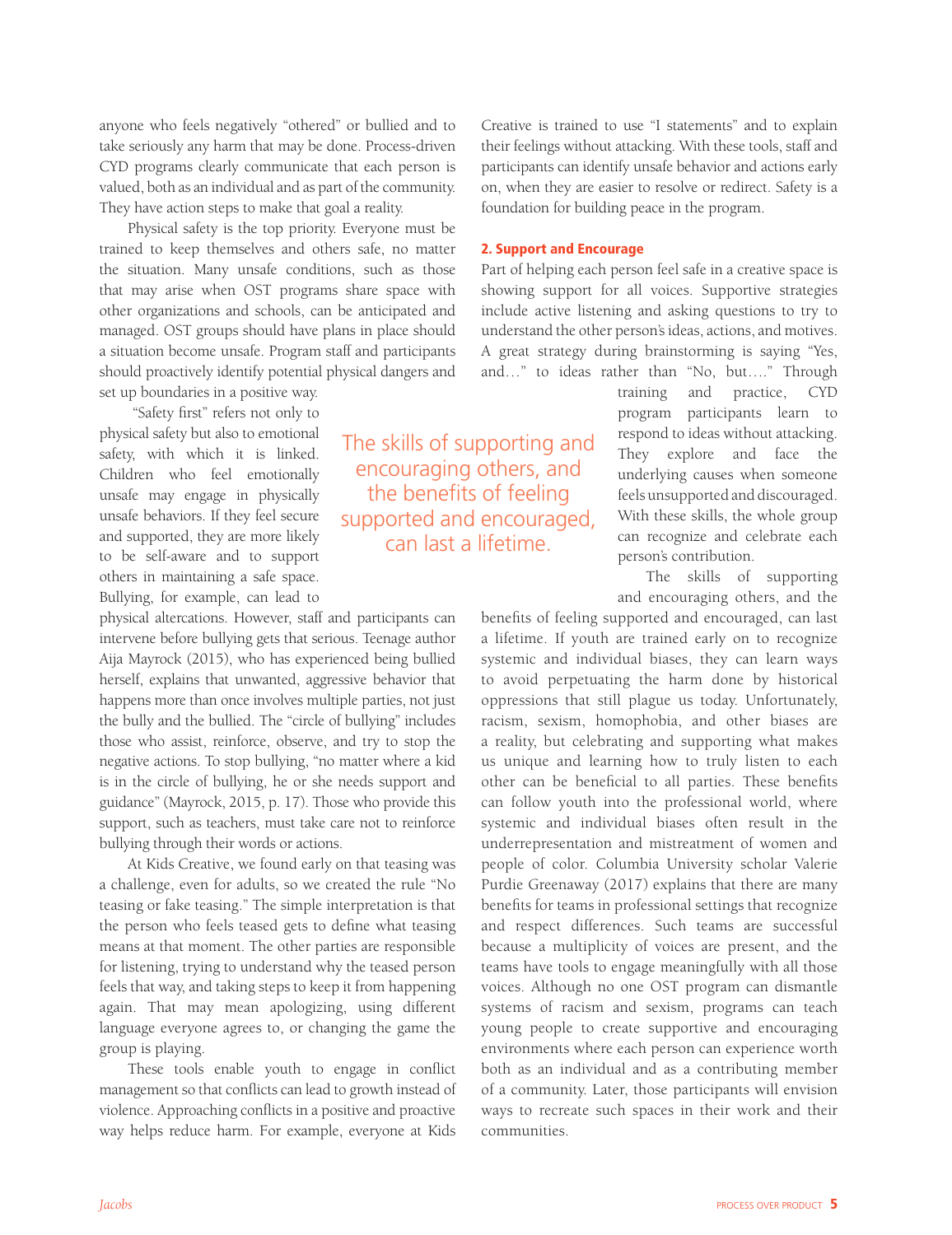#### 3. Create Together

Telling youth to support and encourage each other is one step, but having the space to practice these tenets is another. Creating a play with others is a microcosm for engaging with the greater world. The play may be the ultimate goal, but young people learn many skills along the way. The more fully they engage in the process of learning and growing as part of a community, the more they benefit from the presence of their peers.

An emphasis on standardized testing has reduced the number of opportunities young people have to work in community with others. Process-oriented CYD is thus necessary to provide opportunities to reach a goal as part of a group. Kids Creative uses performances and other events for friends and family, because groups are more unified when they have a tangible goal. Individuals' reasons for participating may vary—one may want to learn new acting techniques while another wants to practice guitar skills—but they all build collaboration skills as part of the process.

*Setting the Agenda*, a report developed by the National Summit on Creative Youth Development, explains that CYD programs support young people:

to become creators—to apply the skills and content

knowledge they are acquiring to create work in the arts, humanities, and sciences, and to use the creative process and products in those disciplines as vehicles to create their own lives and identities (youth development); healthier and more vibrant communities (community development); and a more equitable and just society (social change). (Stevenson, 2014, p. 5)

In keeping with this agenda,

Kids Creative gives young people the tools and the vehicle to make change individually and collectively.

#### 4. Let Youth Drive

Educational systems have the potential either to be "banking education" systems (Freire, 2018, p. 83) that replicate knowledge and maintain the status quo or to learn from the past to create change in the future. Processoriented CYD programs take the second path. Such programs are youth-driven: They engage youth in decisionmaking on questions ranging from what rules are essential

to what content is taught and what final products the groups will create.

Keeping youth in the driver's seat may be the most challenging aspect of running a process-oriented program. Gathering ideas and feedback takes time, and it is easy for adults to impose their ideas on children. However, putting in the work necessary to build consensus early means that individuals are invested in the creative process and the final product. Adults are creative equals with the kids. Their role is to facilitate and participate, but to not take the creative product as their own. This structure allows children to share and encourages adults to ask questions rather than reshaping ideas. Over time, this commitment to creative equality results in strong program outcomes. Through the creative process, youth learn to respect their own ideas and the ideas of others. They thereby gain skills that enable them to create change.

#### Managing Process-Oriented Groups

Keeping youth in the driver's seat may be the most challenging aspect of running a process-oriented program. Gathering ideas and feedback takes time, and it is easy for adults to impose their ideas on children.

Running a process-oriented program requires a lot of preparation beforehand and coordination throughout its implementation. Facilitators have to check in on individual and group relationships; they also need to work with each group to set key milestones so the group

can create its final product.

The result of all of this preparation and the ongoing checkins is a strong community with space for individuality and selfdiscovery. Disruptions may happen, but not because people don't want to follow top-down rules. What drives me to continue building Kids Creative is the amazing feeling that kids *want* to be there because they are in charge of the process. As adrienne maree brown (2017) says, "Trust the people. (If you trust the people, they become trustworthy)"

(p. 42). We trust youth choices, understanding that, with the right structure and common goals, each group can successfully create a final product.

From the outside, process-oriented CYD may appear disorganized. It is actually the opposite. Creativity becomes a form of classroom management, because groups build a unique, common language from their creative ideas that can drive everything from routine tasks to conflict resolution. For example, a facilitator might suggest, "Group 1, when we walk down the hallway, pretend you are your character from the play, silently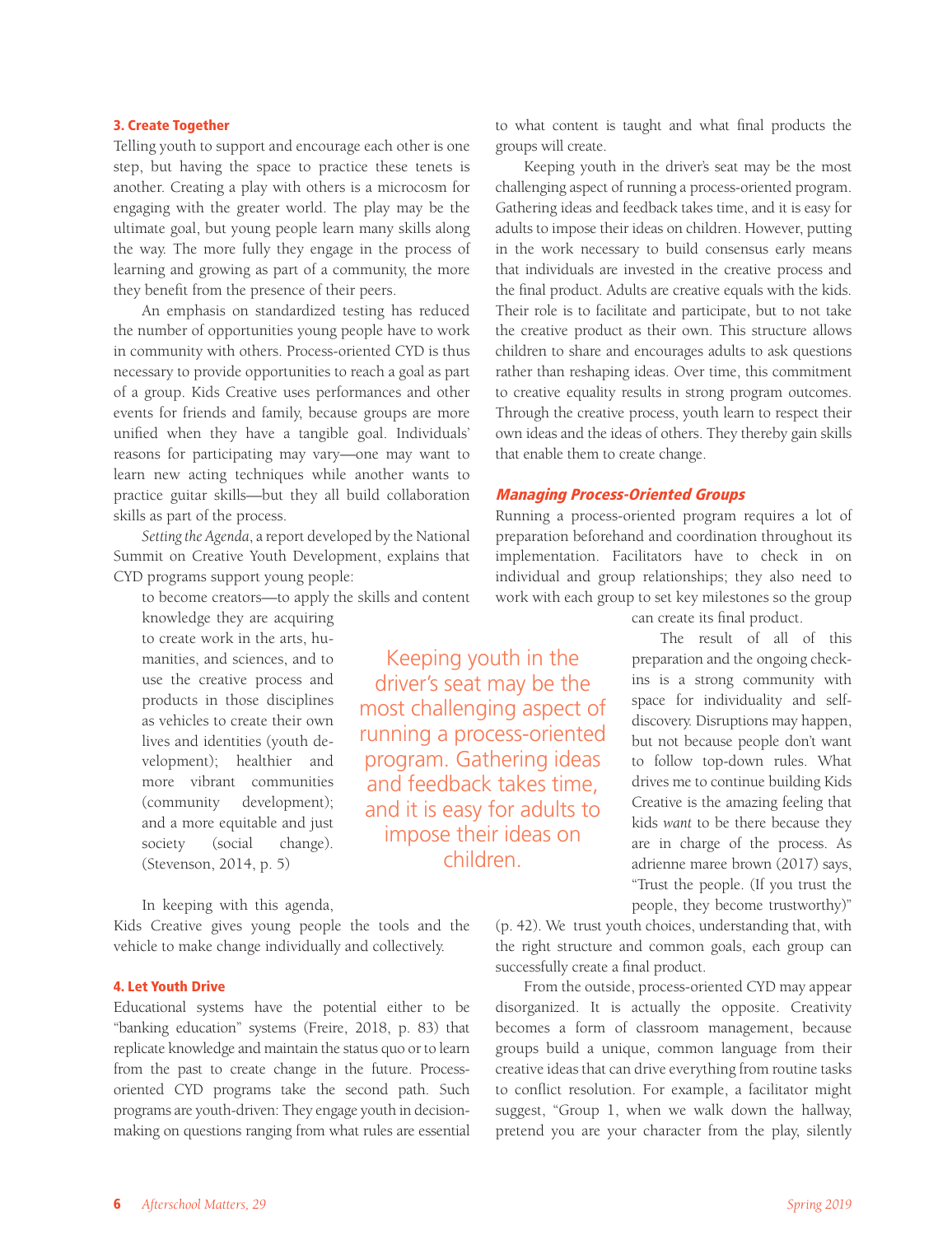sneaking around a large castle." Another might say, "Group 2, the conflict between our two group members on the playground seems like the conflict between two characters in our play. How can we resolve this?"

#### Process Ends in Products

The ultimate goal of Kids Creative is to provide skills and

values for peace building, which are primarily learned during the creative process. However, even in process-oriented CYD programs, groups need the galvanizing effect of creating a final product. A common phrase in performing arts is that "deadlines are an artist's best friend." Moving toward a specific date on which to perform a presentation whose structure has been set gives all participants a common understanding of their goal, while clearly communicating

As part of our process of continuous improvement, program leaders and staff regularly solicit ideas from participants and families and then engage in change based on those ideas.

what they get to create within the structure. Remember, every work of art needs a frame (Zappa & Occhiogrosso, 1989). Process-oriented CYD programs need specific goals to provide a space in which creativity can thrive.

Setting goals for products enables programs to:

- Provide a stage where youth experience presenting or performing before an audience
- Let participants show off their newly built talents so family and friends can celebrate them
- Gather all the families at once to facilitate communication
- Enhance marketing and fundraising by inviting funders and community members to performances that highlight what participants have learned
- Get the community excited about the program

CYD programs thrive when the benefits of both process and product are realized.

#### Creativity and Peace in Practice

Peace education requires learning and growth. It requires program leaders to challenge our preconceived notions about what makes programs most effective. The CYD National Action Blueprint (CYD National Partnership, n.d.b) calls for a focus on field building, which includes professional development for CYD program staff. The Kids Creative process-oriented CYD approach relies heavily on ongoing trainings to teach staff new skills and to clearly communicate what the program expects of staff and participants. As part of our process of continuous improvement, program leaders and staff regularly solicit ideas from participants and families—and then engage in change based on those ideas. We might, for example, ask participants what activities they prefer that week or ask families for honest feedback through conversations and

surveys.

In order to communicate our work toward peace, Kids Creative has a Community Peace Plan that clearly describes how staff can engage with positive and negative behaviors in ways that do not disrupt programming, but rather benefit the group and help each person grow. The plan democratizes the interactions with families by clearly setting out what participants and families can expect of Kids Creative staff: showing respect for

each family and for each child, demonstrating professional behavior, and communicating each child's progress and achievement. The plan also specifies what "respect" and "professional behavior" look like at Kids Creative.

In addition to directors, group leaders, and teaching artists, the program has peace and culture leaders (PCLs). These staff members, who are trained in conflict management techniques, work with all groups and individuals to help them engage in peaceful ways. They speak with participants, see who is having trouble engaging in specific activities, and help identify factors inside or outside the program that influence the child's participation. PCLs may not be certified social workers or counselors, but they do work with children to identify their interests and to ensure that they keep themselves and others safe while having fun. When children's concerns go beyond PCLs' expertise, the program leaders work with schools and partners to provide the families with outside resources.

In Kids Creative's peaceful approach to youth development, classroom management begins with positive reinforcement. Adults use positive feedback, model how to resolve conflicts peacefully, show groups how to compromise, and foster a positive and inclusive team spirit. When positive reinforcement isn't enough to help children participate peacefully, staff have a list of steps for managing groups. They might remind youth of the group agreement, give participants time to cool down, or suggest that an individual speak with a PCL.